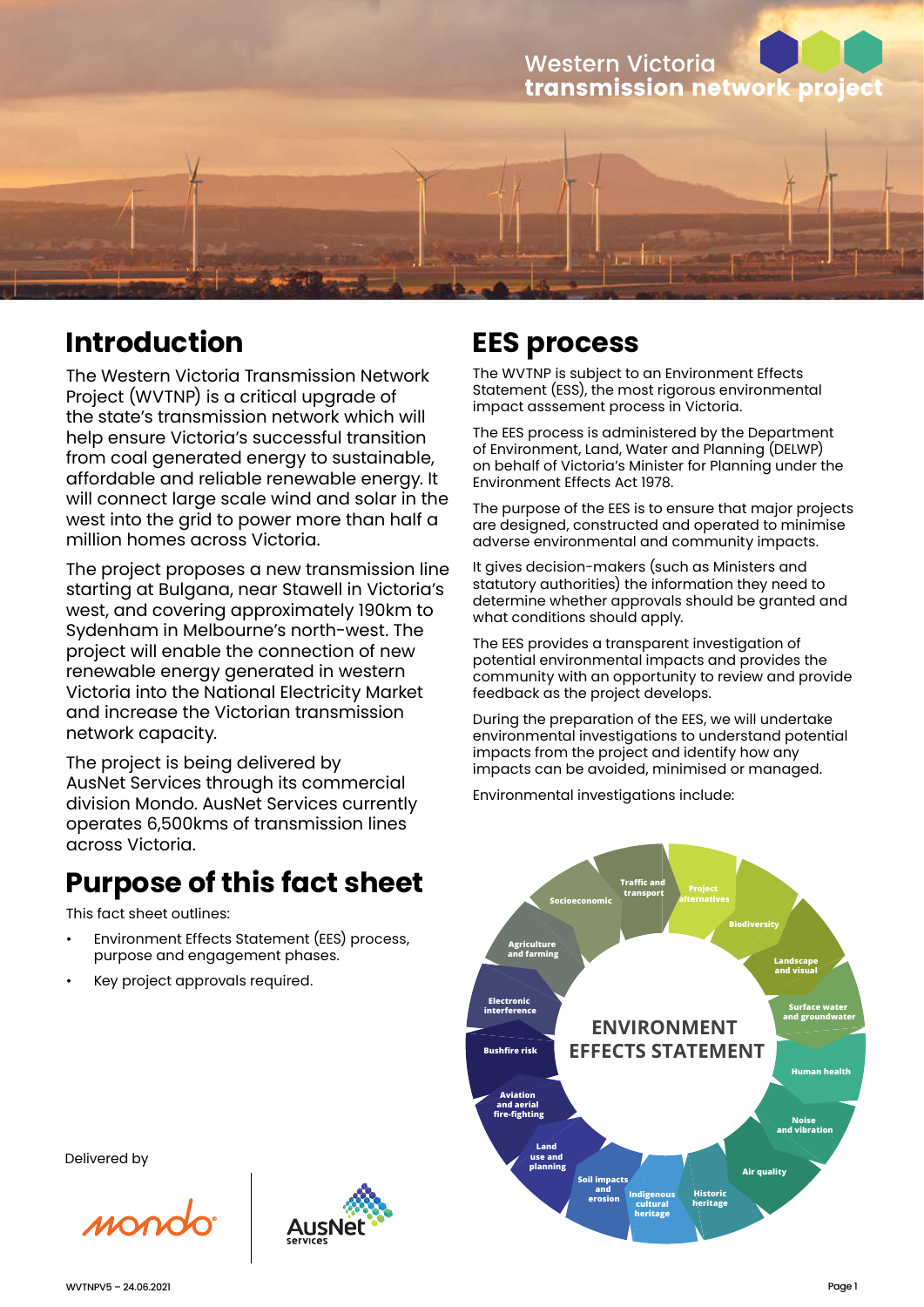# ENGAGEMENT PHASES **Engagement phases during the preparation of the EES**



to shape the engagement and communications approach, including the projects understanding of issues and points of interest.

assists with identification of opportunities and constraints within the project area of interest,

to inform decision-making on the potential project corridors.

### the final Scoping Requirements on matters to be investigated and documented in the EES.

## **Community involvement**

The EES process provides an opportunity for ongoing, transparent community consultation, which are documented in the WVTNP Environment Effects Statement Consultation Plan. The plan was published in February 2021 on the DELWP website -

#### [https://www.planning.vic.gov.au/\\_\\_data/assets/pdf\\_](https://www.planning.vic.gov.au/__data/assets/pdf_file/0018/513531/WVTNP_EES_Consultation-Plan.pdf) [file/0018/513531/WVTNP\\_EES\\_Consultation-Plan.pdf](https://www.planning.vic.gov.au/__data/assets/pdf_file/0018/513531/WVTNP_EES_Consultation-Plan.pdf)

Ongoing consultation will help us to identify issues of concern and potential effects and will inform the technical studies and the EES. The EES will be exhibited for 30 days for public comment. The timing of the directions and panel hearing will be determined by Planning Panels Victoria. The public exhibition period will allow members of the public to review the EES and provide written submissions on the project to Planning Panels Victoria. The submissions will inform the Panel in making its recommendations to the Minister for Planning.

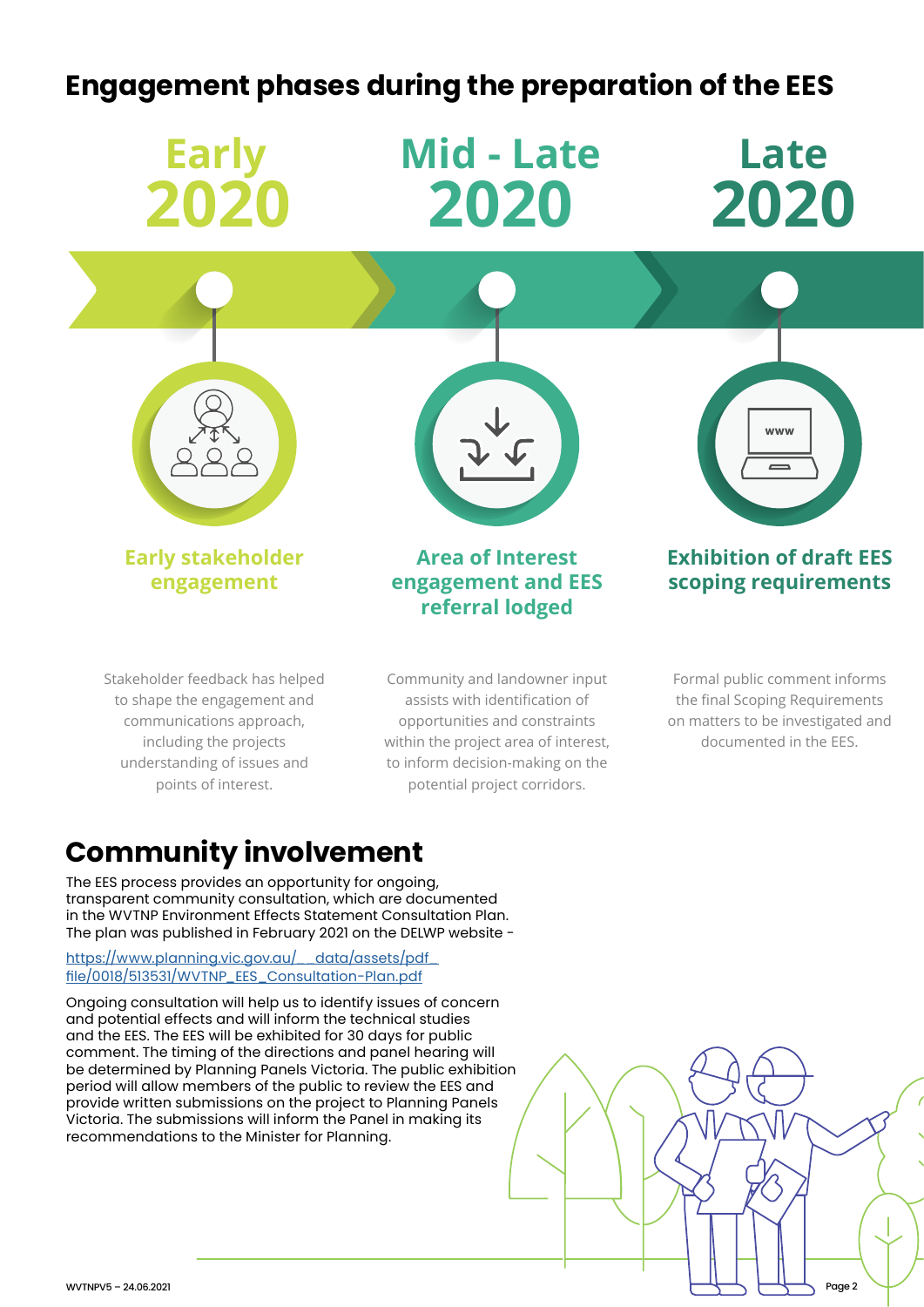

#### **Further information**

Further information on the WVTNP EES, including access to the Minister's decision to require an EES, scoping requirements, and EES consultation plan can be found on the DELWP website -

[https://www.planning.vic.gov.au/environment-assessment/browse-projects/projects/](https://www.planning.vic.gov.au/environment-assessment/browse-projects/projects/western-victoria-transmission-network-project) [western-victoria-transmission-network-project](https://www.planning.vic.gov.au/environment-assessment/browse-projects/projects/western-victoria-transmission-network-project)